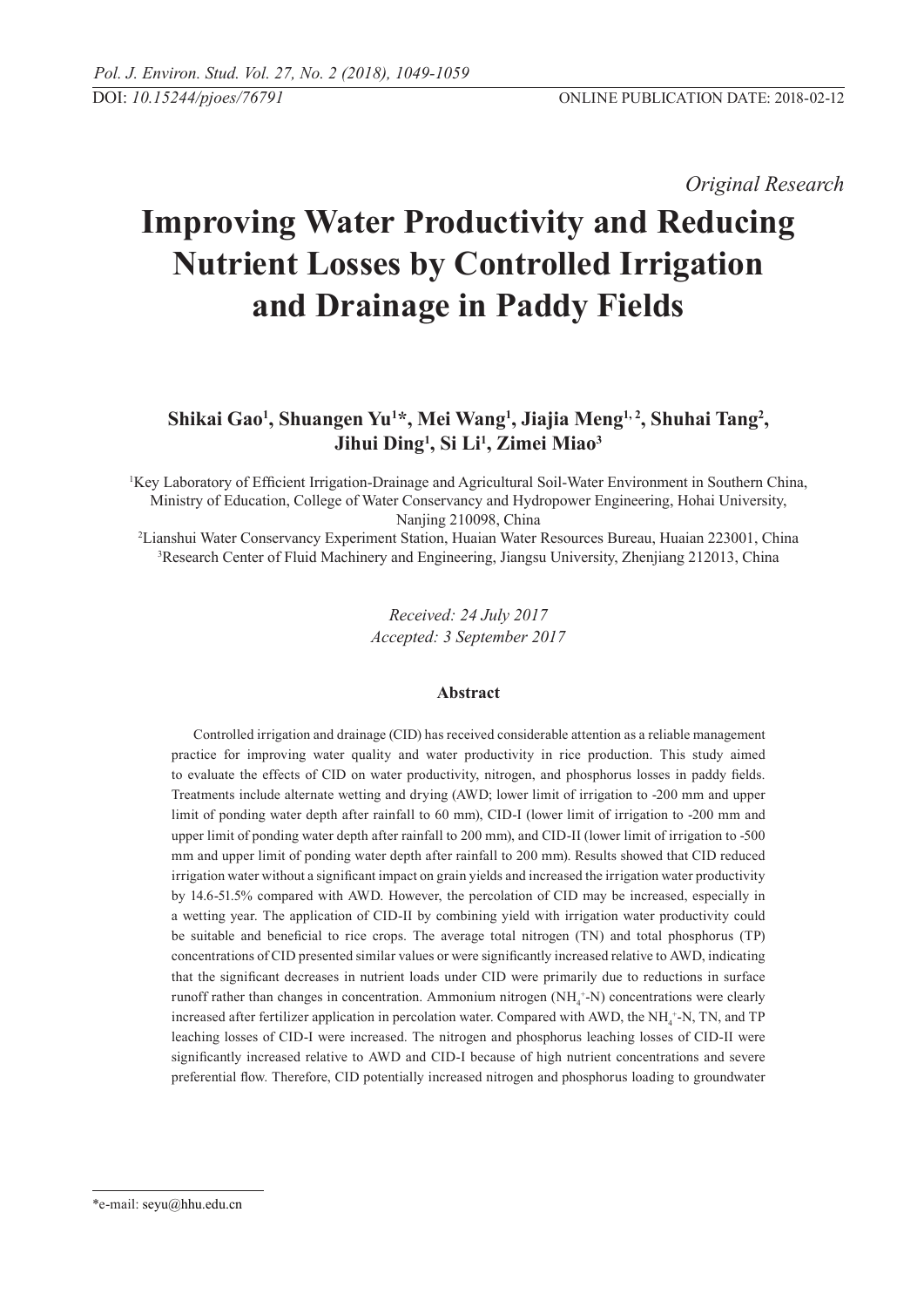when the lower limit irrigation was used. The results indicate that the suitable application of CID can save fresh water, reduce nutrient losses, and guarantee rice production.

**Keywords**: controlled irrigation and drainage, water productivity, yield, nitrogen and phosphorus losses, concentration

#### **Introduction**

Rice (*Oryza sativa L.*) is the most important staple food in Asia – especially in China [1]. The rice season in southern China coincides with the summer wet season, and average annual precipitation is approximately 500-1,000 mm. Drainage is an important measure to allow timely field operation and protect field rice from waterlogging [2]. Nitrogen (N) and phosphorus (P) loads from unmanaged agricultural non-point sources, such as runoff and leaching from paddy fields, are associated with water body eutrophication of many lakes and streams [3-5]. However, paddy fields as wetlands can achieve the effect of water purification by maintaining proper water level on the surface for a certain number of days after fertilization, pest control, and heavy rain [6-7]. Therefore, it is important to guide the practice of agricultural production by studying the technology of controlled drainage and water-saving irrigation.

Studies demonstrated significant reductions of N and P in drainage water discharged from controlled drainage systems because of reduced drainage flow and low concentrations in the shallow groundwater [8- 10]. Wesström and Messing (2007) reported 79% and 94% reductions in drain outflows for successive years following controlled drainage implementation [11]. These outflows significantly reduced N and nitrate nitrogen  $(NO<sub>3</sub><sup>-</sup>-N)$  losses. Williams et al. (2015) showed drain flow and  $NO_3$ -N reductions for variable riser heights of 8-34% and 8-44%, respectively [8]. Wang et al. (2014) found that TP leaching is low but still exceeded the limit value for eutrophication of water [12]. The decrease in water availability for agriculture threatens irrigated rice water productivity, and the methods for reducing irrigation water demands while maintaining grain yield of rice must be investigated [13]. Alternate wetting and drying (AWD) is widely practiced to reduce the water requirements of rice crops in many areas in Asia [1, 14]. However, this approach has low rainwater use efficiency – especially when rain occurs during the production cycle. Controlled irrigation and drainage (CID) aims to combine the advantages of controlled drainage and AWD. The basic feature of CID is maintaining a high water depth so that drainage water is reduced during rainy days and irrigated when a certain threshold water table is reached (a certain degree of drought stress is produced when soil moisture content is lower than the saturated moisture content and even field capacity). The practice of CID results in dramatic changes in the soil physical environment, including aerobic and anaerobic transitions [15]. This environment in turn controls microbial processes such as mineralization, nitrification, and denitrification that

directly affect N and P losses [16]. The desirable N and P losses in CID may be different from those in the AWD field. A higher water depth under CID conditions is maintained, thereby resulting in an increase in soil moisture, which is conducive to microbial denitrification [17]. Partial submergence can result in the accumulation of ammonium nitrogen ( $NH_4^+$ -N), instability of  $NO_3^-$ -N, and a lowered N requirement for organic matter decomposition. Therefore, understanding the N change processes under CID can greatly facilitate regulating rice paddy N losses and increasing the availability of N.

Various studies have detected the water productivity and nutrient losses in paddy field under AWD or controlled drainage [14, 18-22]. Few studies have concentrated on the conjunct effects of controlled drainage and AWD in the paddy field. In addition, the capability of CID in improving water productivity and reducing nutrient losses compared with AWD should be confirmed. The current study attempts to evaluate the effects of CID on water productivity, nutrient concentrations, and nutrient loads in a paddy field. Our data might help us assess the potential for CID to mitigate N and P loss and explore the suitable application of CID, which can economize on fresh water and guarantee rice production.

# **Materials and Methods**

#### Experimental Site and Materials

Field experiments were conducted in 2015 and 2016 at the Lianshui Water Conservancy Experiment Station (latitude 33°50′N, longitude 119°16′E) in Jiangsu, China. The experimental site has a humid and subtropical climate with an annual average temperature of 14.4ºC. Data from 1981 to 2010 indicate that Lianshui County has a mean annual rainfall of 979.1 mm. Meteorological parameters were measured by an automated weather station at the experimental site. The soil (0-30 cm) was loamy clay with a pH of 6.82, soil organic matter of 2.19%, field capacity of 27.9%, total nitrogen of 0.98 g  $kg<sup>-1</sup>$ , and total phosphorus of 1.12 g kg-1. Liangyou 9918 (hybrid cultivar) was grown in 2015 (2016). Seedlings were cultivated in a seedbed on 25 May in 2015 (30 May in 2016), and then transplanted at a hill spacing of  $0.15 \times 0.22$  m with one seedling per hill on 23 June 2015 (28 June 2016). The soil was harrowed and dry-ploughed and then soaked a day before transplanting. A compound fertilizer  $(N.P_2O_5:K_2O, 15:15:15)$  was used basally applied at a rate of 900 kg ha<sup>-1</sup> on 23 June 2015 (28 June 2016). Urea (nitrogen content: 46.4%) was used as the tillering and panicle fertilizer and applied at rates of 100 kg ha<sup>-1</sup> in 20 days after transplanting (DAT) in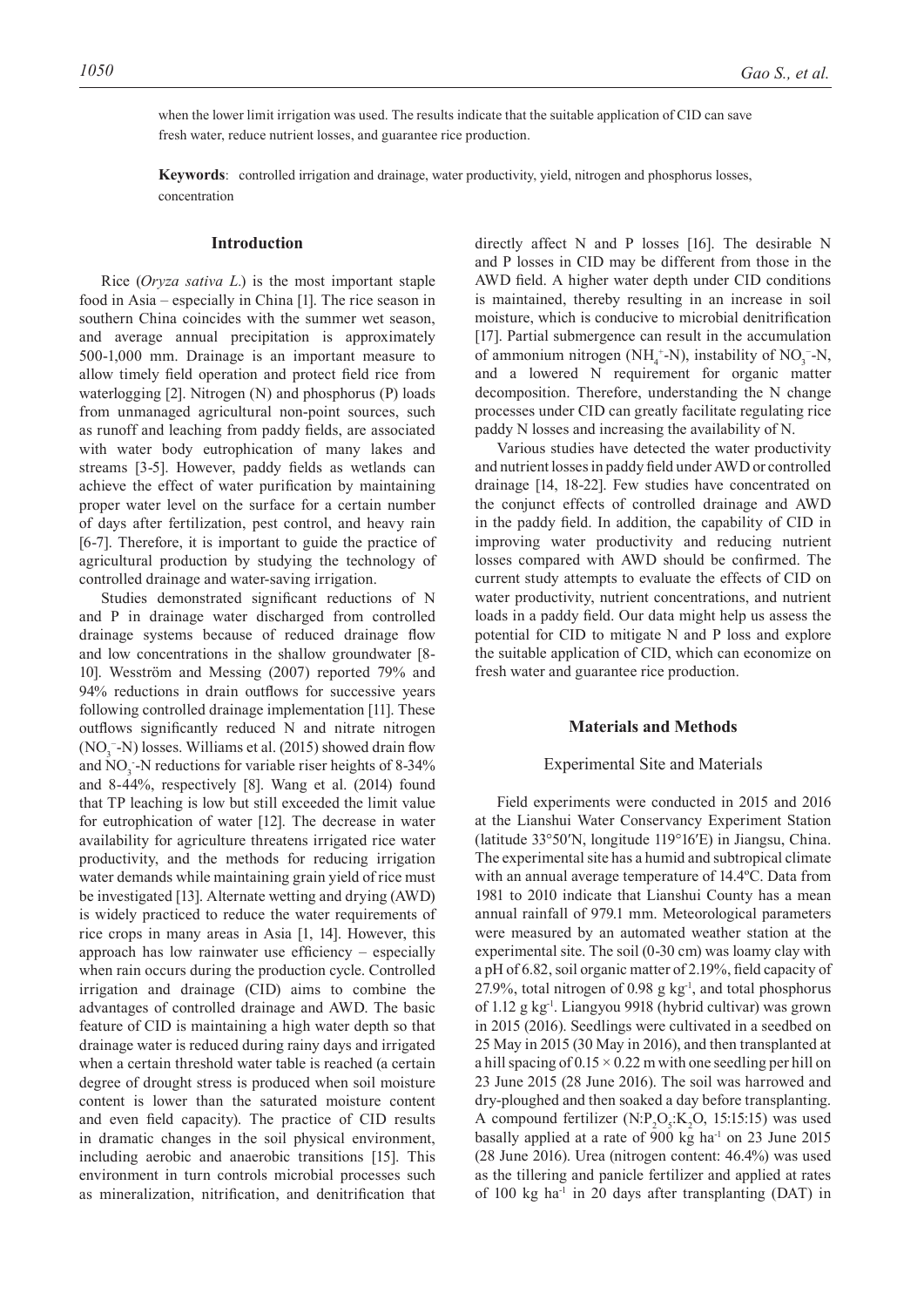2015 (19DAT in 2016), and of 50 kg ha<sup>-1</sup> in 43DAT in 2015 (39DAT in 2016).

#### Experimental Design

The field experiments were performed in a complete randomized block design with three replicates. Plot dimensions were  $90 \times 27$  m. The ridges were 30 cm wide at the base and 30 cm high and covered with a plastic membrane and inserted into the plough layer to a depth of 350 mm. Three treatments were available, namely AWD, CID-I, and CID-II. Water depth was maintained at 30 mm during the first seven days after transplanting (DAT) for the three irrigation regimes to promote the recovery and establishment of paddy rice seedlings. Then the field water level was allowed to fluctuate between approximately -200 mm and 60 mm in AWD after seven days. In CID, the plots were allowed to be intermittently flooded (200 mm) after storm water. The irrigation water under CID was applied at a 40-60 mm water level unless the field water level dropped to a certain depth below the topsoil (-200 mm in CID-I and -500 mm in CID-II). The field surface water of the three treatments was drained until no surface water remained nearly 10 days before harvest.

### Sample Collection and Measurement

Three perforated polyvinyl chloride (PVC) pipes (60 mm diameter) were installed vertically at a depth of 1,800 mm in each plot to observe field water level. The field water level was observed at 9 o'clock daily with a ruler in the morning. The surface water was collected using 50 mL syringes (without disturbing the soil and selecting the top surface water randomly); all bottles were rinsed before the appropriate amount of water sample was obtained. Suction cups made of clay materials (20 and 70 mm in inner diameter and length, respectively) with numerous pores (approximately 0.002 mm in diameter) were installed vertically at a depth of 600 mm to collect percolation water before the experiment. The suction cup was embedded in a PVC pipe, thereby allowing the water in the cups to be pumped out. The lower part (porous suction cup zone) of the pipe was surrounded with fine quartz sand, while the upper part (PVC pipe) was surrounded with dried clay powder, thus preventing water to flow from the upper soil layer down to the suction cup.

The volume of percolation water in a paddy field can be calculated as follows [23]:

$$
D_p = P + I - R_f - ET \pm \Delta S \tag{1}
$$

...where  $D<sub>a</sub>$  is deep percolation (mm) in crop root depth; *P* is rainfall (mm), with precipitation measured by a tipping bucket rain gauge; *I* is irrigation water (mm), with irrigation volume estimated by electronic water meters; is surface runoff (mm), with drainage volume measured with runoff collecting barrels; and *ET* is evapotranspiration (mm), measured with a mini-lysimeter in this experiment.

And the mini-lysimeter (400 mm in diameter and 600 mm in depth) with closed bottom was installed inside the plot to measure evapotranspiration from the field and plants [24]; is the variation of soil water content at crop root depth (mm). During the experimental period, the variation in soil water storage at 0-100 mm, 100-300 mm, and 300-500 mm soil depth in each treatment was continuously measured when the water depth did not exist at the topsoil.

Grains were air dried for six days before grain yield was determined based on 14% moisture content. Total water productivity (kg m<sup>-3</sup>) was calculated as grain yields divided by total water inputs that include rainfall and irrigation. Irrigation water productivity ( $kg \, \text{m}$ <sup>3</sup>) was calculated as grain yields divided by irrigation water volume. Total nitrogen (TN) concentration was determined with a UV-2800 spectrophotometer after digestion using potassium peroxodisulfate.  $NH_4^+$ -N, NO<sub>3</sub>-N, and total phosphorus (TP) in the water samples were analyzed by the indophenol blue method, disulfonic acid phenol method, and ammonium molybdate spectrophotometric method using a UV-2800 spectrophotometer.

#### Statistical Analysis

Data were analyzed by one-way ANOVA with least significant difference (LSD) test at the 0.05 probability level. All statistical analyses were performed with SPSS software version 19.0 (SPSS Inc, Chicago, USA).

## **Results**

# Agro-hydrological Conditions

The field water level of CID and AWD water regimes with rainfall, irrigation, and drainage distribution are presented in Fig. 1. The rainfall from transplanting to harvest was 831 and 561 mm in 2015 and 2016, respectively. The distribution of precipitation varied in the two years and was more uniform in 2015 than in 2016. The maximum daily precipitation was 181.0 mm on 31 July 2015 (38DAT) and 92.2 mm on 30 June 2016 (3DAT). The frequencies of drainage and irrigation were different among different treatments in both years and the lowest frequency was observed under CID-II. The field water level of a paddy field was lower in 2016 than in 2015 because of the relatively dry weather conditions.

Total rainfall, available rainfall, irrigation volume, drainage volume, percolation volume, and total water input during the entire growth period under different treatments are summarized in Table 1. The available rainfall volume was significantly higher (32.6% to 41.5%) under CID treatments than under AWD for both years. Compared with that under AWD, the irrigation volume under CID-I was significantly decreased by 16.1% in 2015 and 9.7% in 2016. Compared with that under AWD, the irrigation volume under CID-II was decreased by 37.1% in 2015 and 26.2% in 2016. The discrepancy in irrigation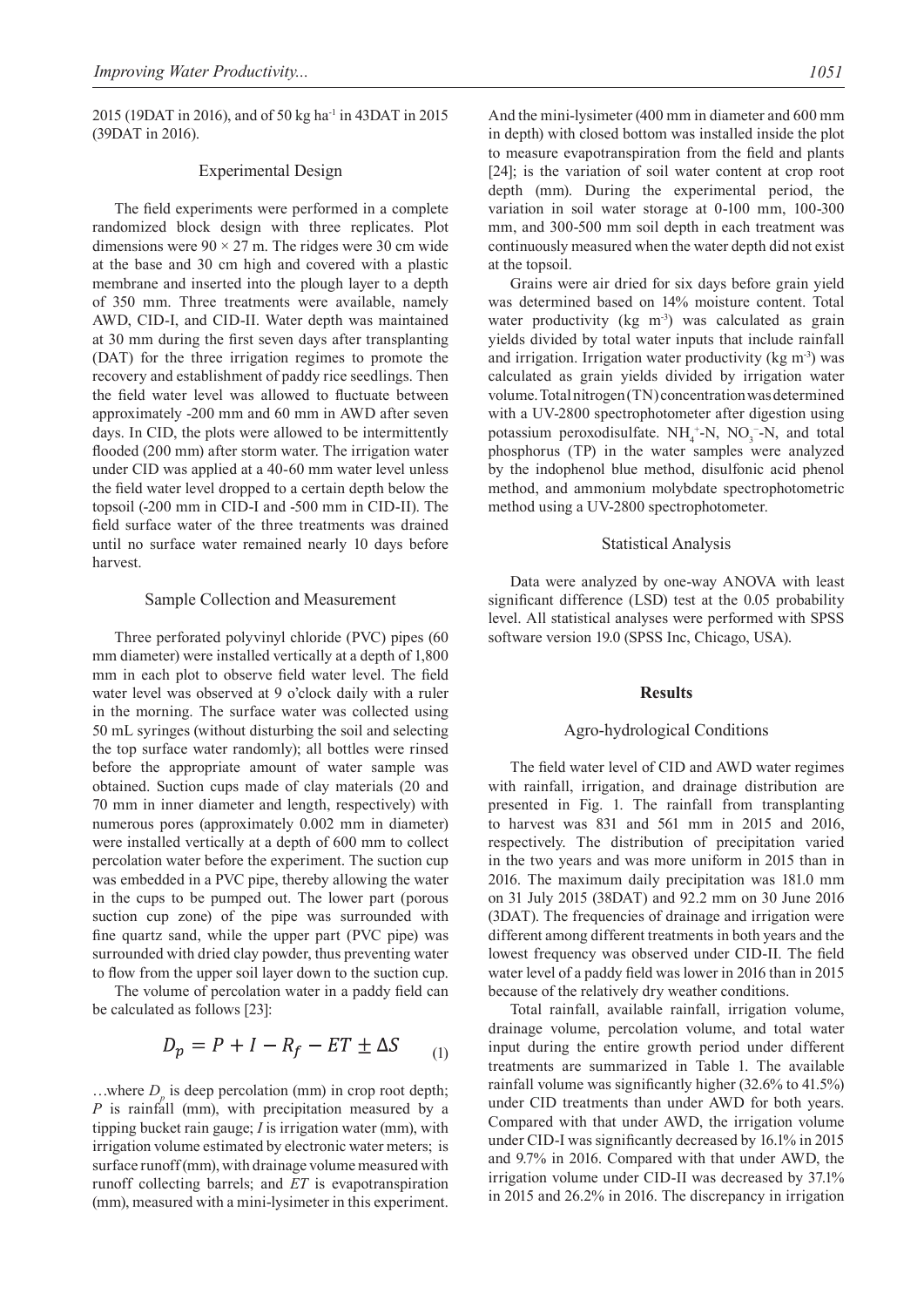

Fig. 1. Daily rainfall, irrigation and drainage, and filled water level from transplanting to harvest of paddy rice under different treatments.

volume for the two years resulted from the distribution of precipitation, which was relatively even and synchronized with the rice water demand in 2015 (Fig. 1). Compared with AWD, the drainage volume was reduced by 33.0% to 53.3% in both years. In 2015 the percolation volume was significantly increased by 28.4% under CID-I and 15.8% under CID-II relative to AWD. However, the percolation volume in 2016 was decreased by 8.6% under CID-II relative to AWD, thereby indicating that CID-II may reduce the percolation in the relatively dry weather conditions.

# Grain Yield and Water Productivity

Grain yield and water productivity of paddy rice under different treatments are listed in Table 2. Compared with that under AWD, the grain yield under CID-I was decreased by 2.9% in 2015 and increased by 3.5% in 2016. This difference might be explained by the longer flooding period during growth in 2015 (Fig. 1). The grain yield under CID-II was the lowest among the three treatments and decreased by 4.7% in 2015 and 2.0% in 2016. Among the different treatments, irrigation water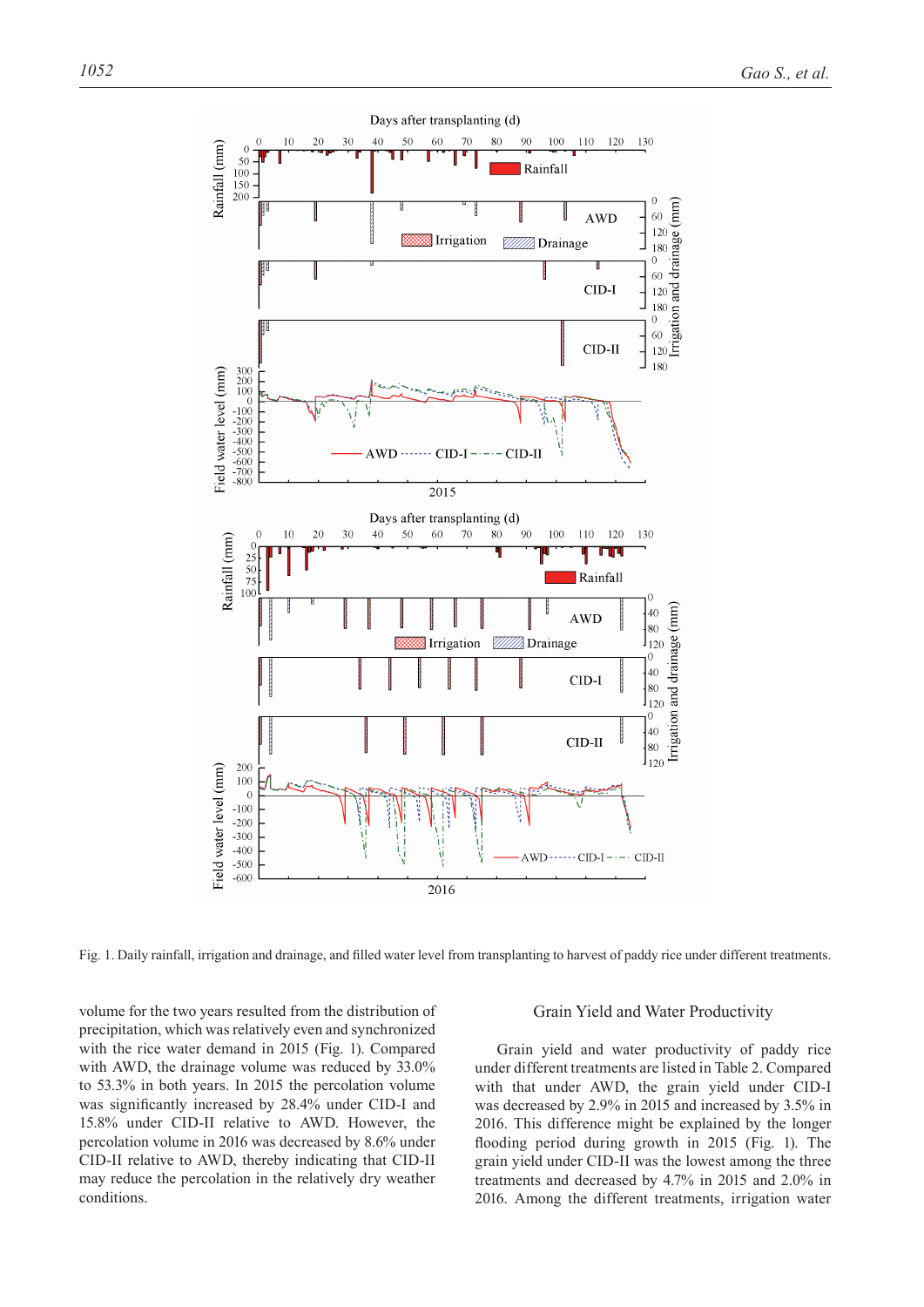| Year | Treatments | Available rainfall<br>(mm) | Irrigation volume<br>(mm) | Drainage volume<br>(mm) | percolation volume<br>(mm) | Total water input<br>(mm) |  |
|------|------------|----------------------------|---------------------------|-------------------------|----------------------------|---------------------------|--|
| 2015 | <b>AWD</b> | 484 <sup>b</sup>           | 310 <sup>a</sup>          | 347a                    | 317 <sup>b</sup>           | $1,141^a$                 |  |
|      | $CID-I$    | 652 <sup>a</sup>           | 260 <sup>b</sup>          | 179 <sup>b</sup>        | 407 <sup>a</sup>           | $1,076^{ab}$              |  |
|      | $CID-II$   | 669a                       | 195c                      | 162 <sup>b</sup>        | 367 <sup>a</sup>           | 1,026 <sup>b</sup>        |  |
| 2016 | <b>AWD</b> | 282 <sup>b</sup>           | $665$ <sup>a</sup>        | 279a                    | $315^{ab}$                 | 1,168 <sup>a</sup>        |  |
|      | $CID-I$    | $374^{\rm a}$              | 587 <sup>b</sup>          | 187 <sup>b</sup>        | 334 <sup>a</sup>           | 1,109ab                   |  |
|      | $CID-II$   | 399ª                       | 491 <sup>b</sup>          | 162 <sup>b</sup>        | 288b                       | 1,009 <sup>b</sup>        |  |

Table 1. Total rainfall, available rainfall, irrigation volume, drainage volume, percolation volume, and total water input during the whole growth period under different treatments.

\*In the same column and in the same year, means followed by the same letter do not differ significantly at the 5 % level by LSD.

productivity and total water productivity ranged from 1.48 to 4.15 kg m<sup>-3</sup> and from 0.75 to 0.87 kg m<sup>-3</sup>, respectively. The highest irrigation water productivity and total water productivity were obtained under CID-II, whereas the lowest was obtained under AWD. Compared with AWD, irrigation water productivity was significantly increased by 15.7% and 14.6% under CID-I, and 51.5% and 32.7% under CID-II in 2015 and 2016, respectively. However, no significant difference was observed in total water productivity between AWD and CID treatments. Based on the yield and water productivity, the application of CID-II appeared suitable and beneficial to the rice crop.

# Change of Nitrogen Concentrations in Surface Water

The N fertilizer application was the predominant factor of  $NH_4^+$ -N concentrations in surface water as they increased after fertilizer application both in AWD



Fig. 2. Change of nitrogen concentrations in surface water under different treatments in 2015 and 2016.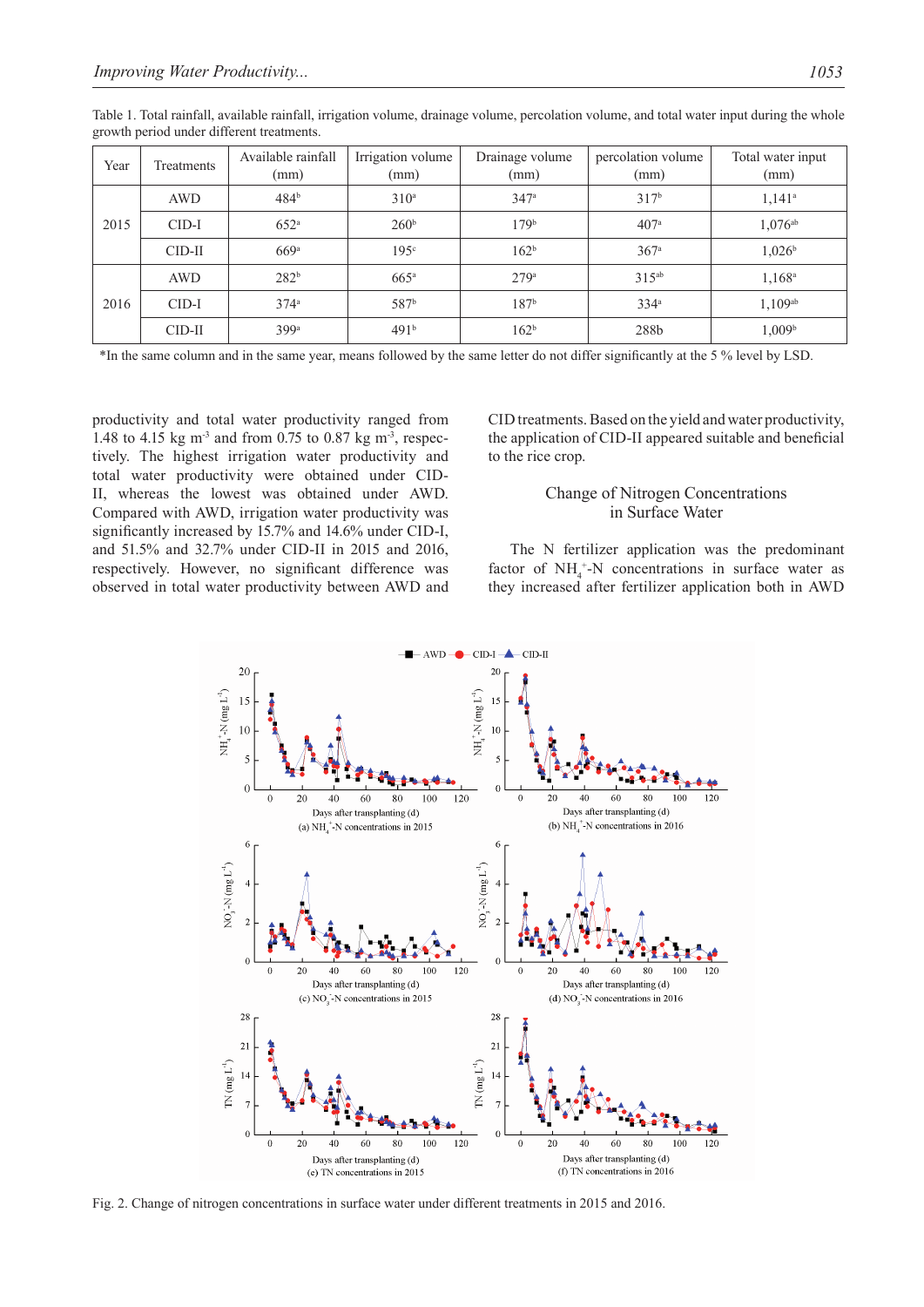| Year | Treatments | Grain<br>yield<br>$(kg ha^{-1})$ | Irrigation<br>water<br>productivity<br>$(\text{kg m}^{-3})$ | Total water<br>productivity<br>$(\text{kg m}^{-3})$ |  |
|------|------------|----------------------------------|-------------------------------------------------------------|-----------------------------------------------------|--|
|      | <b>AWD</b> | 8501 <sup>a</sup>                | 2.74c                                                       | 0.75 <sup>a</sup>                                   |  |
| 2015 | CID-I      | $8252^{\circ}$                   | 3.17 <sup>b</sup>                                           | 0.76a                                               |  |
|      | $CID-II$   | 8101 <sup>a</sup>                | 4.15 <sup>a</sup>                                           | 0.79a                                               |  |
|      | AWD        | 9008 <sup>a</sup>                | 1.48 <sup>c</sup>                                           | 0.77 <sup>a</sup>                                   |  |
| 2016 | CID-I      | 9319a                            | 1.70 <sup>b</sup>                                           | 0.84 <sup>a</sup>                                   |  |
|      | CID-II     | 8824 <sup>a</sup>                | 1.97 <sup>a</sup>                                           | 0.87 <sup>a</sup>                                   |  |

Table 2. Grain yield and water productivity of paddy rice under different treatments.

\*In the same column and in the same year, means followed by the same letter do not differ significantly at the 5% level by LSD.

and CID paddy field plots (Figs 2a-b). In the CID and AWD treatments, the  $NH_4^+$ -N concentrations fluctuated severely in surface water during the vegetative stage. After panicle fertilization, the  $NH_4^+$ -N concentrations resulted in a gradual decline until rice harvesting in both years. However, the  $NH_4^+$ -N concentrations in CID-II reached 7.50 mg L-1 (38DAT) after a rainstorm in 2016.

The average  $NH_4^+$ -N concentrations in surface water were 4.49 and 4.87 mg  $L^{-1}$  under CID-I, and 5.07 and 5.33 mg L-1 under CID-II in 2015 and 2016, respectively. Compared with AWD, the average  $NH<sub>4</sub><sup>+</sup>-N$  concentrations in surface water were increased by 7.4% and 11.1% under CID-I, and 21.2% and 26.1% under CID-II in 2015 and 2016, respectively.

The  $NO_3^-$ -N concentrations in surface water under different treatments are shown in Figs 2(c-d). In 2015 the maximum  $NO_3^-$ -N concentration under CID-II was significantly higher than that under AWD and CID-I because of the application of N fertilizer after drought. The  $NO<sub>3</sub><sup>-</sup>-N$  concentrations in AWD sharply increased from 0.30 mg L<sup>-1</sup> (55DAT) to 1.82 mg L<sup>-1</sup> (57DAT), but the  $NO_3^-$ -N concentrations in CID treatments were not clearly changed. In 2016  $NO<sub>3</sub><sup>-</sup>-N$  concentrations fluctuated severely in surface water compared to 2015. This is because the paddy field experienced more wetting and drying cycles in 2016 than that in 2015, and promoting the nitrification of  $NH_4^+$ -N. The average  $NO<sub>3</sub><sup>-</sup>-N$  concentrations in surface water for CID-I were 0.89 and 1.11 mg L−1 in 2015 and 2016, decreasing 23.6 % and 7.7 % compared to AWD. The average  $NO<sub>3</sub><sup>-</sup>-N$  concentrations in surface water for CID-II were 1.07 mg  $L^{-1}$  in 2015 and 1.49 mg  $L^{-1}$  in 2016, decreasing by 7.6% in 2015 and increasing by 23.2% in 2016 compared to AWD.



Fig. 3. Change of nitrogen (N) concentrations in percolation water under different treatments in 2015 and 2016.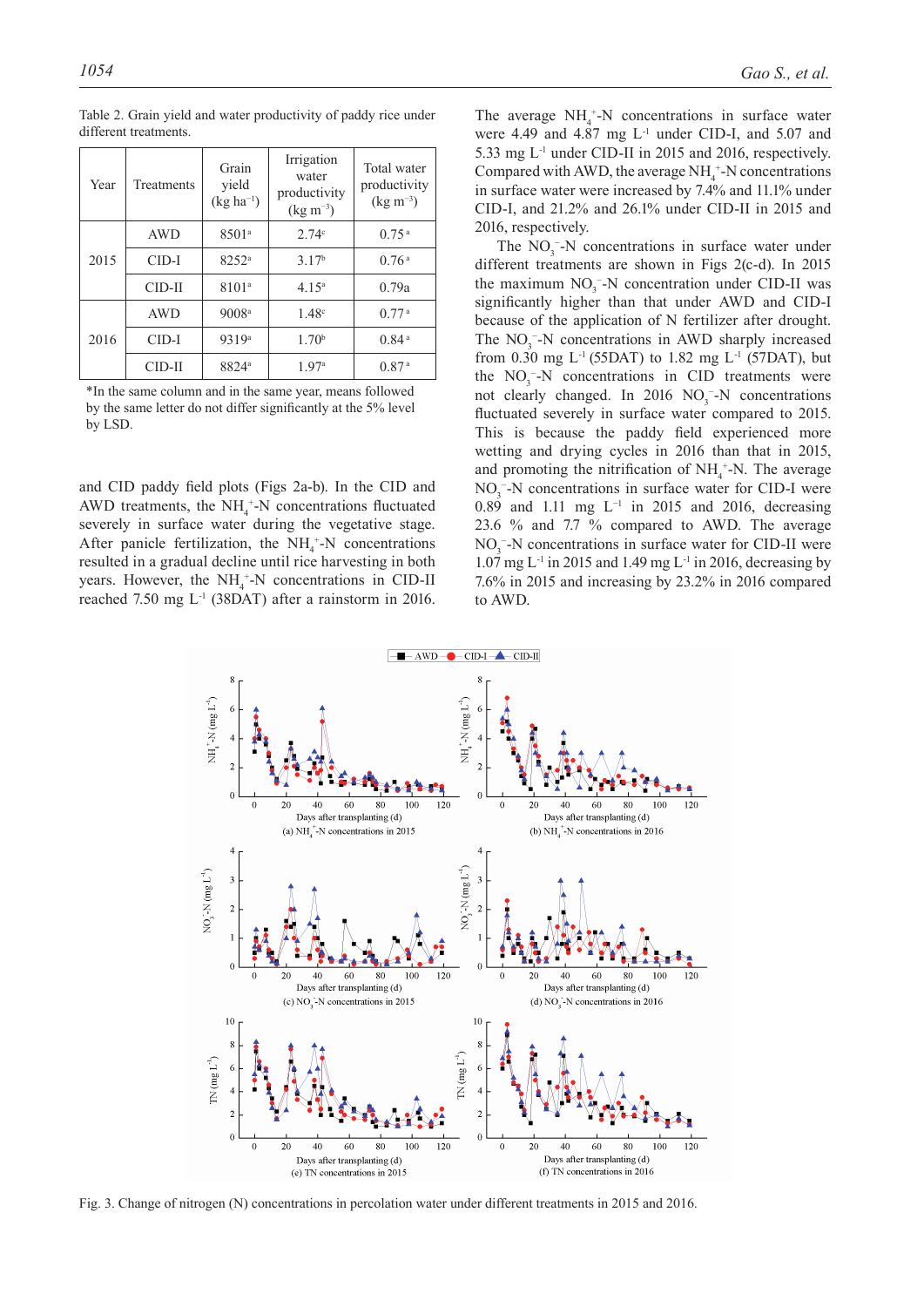

Fig. 4. The change of total phosphorus (TP) concentrations in paddy water under different treatment in 2015 and 2016.

The TN concentrations varied in the same pattern as  $NH<sub>4</sub><sup>+</sup>-N$  concentrations in surface water, and were mainly affected by fertilization and rainstorm (Figs 2e-f). The average TN concentrations in surface water were 7.07 and 7.61 mg  $L^{-1}$  under CID-I, and 8.08 and 8.57 mg  $L^{-1}$ under CID-II in 2015 and 2016, respectively. Compared with AWD, the average TN concentrations in surface water were increased by 3.8% and 13.2% under CID-I, and by 18.6% and 27.5% under CID-II in 2015 and 2016, respectively.

# Change of Nitrogen Concentrations in Percolation Water

The change of  $NH_4^+$ -N concentrations in percolation water were mainly affected by not only fertilization and rainstorms, but also irrigation (Figs 3a-b). The  $NH_4^+$ -N concentrations after panicle fertilization peaked at 5.23 mg  $L^{-1}$  (43DAT) under CID-I and 6.10 mg  $L^{-1}$  (43DAT) under CID-II in 2015. However, the  $NH_4^+$ -N concentrations in AWD reached 4.70 mg L-1 (43DAT). In 2016 several peaked values (50, 63, and 76DAT) of the  $NH_4^+$ -N concentrations under CID-II were observed in the middle and late stages. The average  $NH_4^+$ -N concentrations in percolation water were 1.84 and 2.13 mg L-1 under CID-I and 2.09 and 2.41 mg  $L^{-1}$  under CID-II in 2015 and 2016, respectively. Compared with AWD, the average  $NH_4^+$ -N concentrations in percolation water were increased by 9.7% and 20.1% under CID-I and increased by 24.5% and 36.2% under CID-II in 2015 and 2016, respectively.

The  $NO<sub>3</sub><sup>-</sup>-N$  concentrations in percolation water were severely influenced by water management (Figs 3c-d). The  $NO<sub>3</sub>$ <sup>-</sup>-N concentrations under CID-II fluctuated severely in percolation water compared to CID-I and AWD in

2015 and 2016. The average  $NO<sub>3</sub><sup>-</sup>-N$  concentrations in percolation water for CID-I were 0.52 and 0.70 mg L-1 in 2015 and 2016, respectively, decreasing by 27.2% and 2.5% compared with AWD. The average  $NO<sub>3</sub><sup>-</sup>N$ concentrations in percolation water for CID-II were 0.80 and  $0.94 \text{ mg } L^{-1}$  in 2015 and 2016, respectively, increasing by 12.9% and 30.5% compared to AWD.

The TN concentrations varied similarly to  $NH_4^+$ -N concentrations in percolation water (Figs 3e-f). The average TN concentrations in percolation water were 3.27 and 3.74 mg  $L^{-1}$  under CID-I in 2015 and 2016, respectively, and 3.84 and 4.34 mg  $L^{-1}$  under CID-II in 2015 and 2016, respectively. Compared with AWD, the average TN concentrations in percolation water were increased by 5.2% and 8.6% under CID-I and 23.6% and 26.0% under CID-II in 2015 and 2016, respectively.

# Change of Total Phosphorus Concentrations in Paddy Water

The TP concentrations in paddy water under the different treatments are presented in Fig. 4. The TP concentrations increased in paddy water after fertilizer application. The TP concentrations fluctuated severely in paddy water in 2016 as compared to 2015. The average TP concentrations in surface water for CID-I were 0.88 and 0.95 mg  $L<sup>1</sup>$  in 2015 and 2016, respectively, increasing by 23.5% and decreasing by 7.7% compared to AWD. The average TP concentrations in surface water for CID-II were 1.04 and 1.15 mg  $L^{-1}$  in 2015 and 2016, respectively, increasing by 46.1% and 11.7% compared to AWD. The average TP concentrations in percolation water for CID-I were  $0.37$  and  $0.46$  mg L<sup>-1</sup> in 2015 and 2016, respectively, increasing by 10.6% and decreasing by 6.9% compared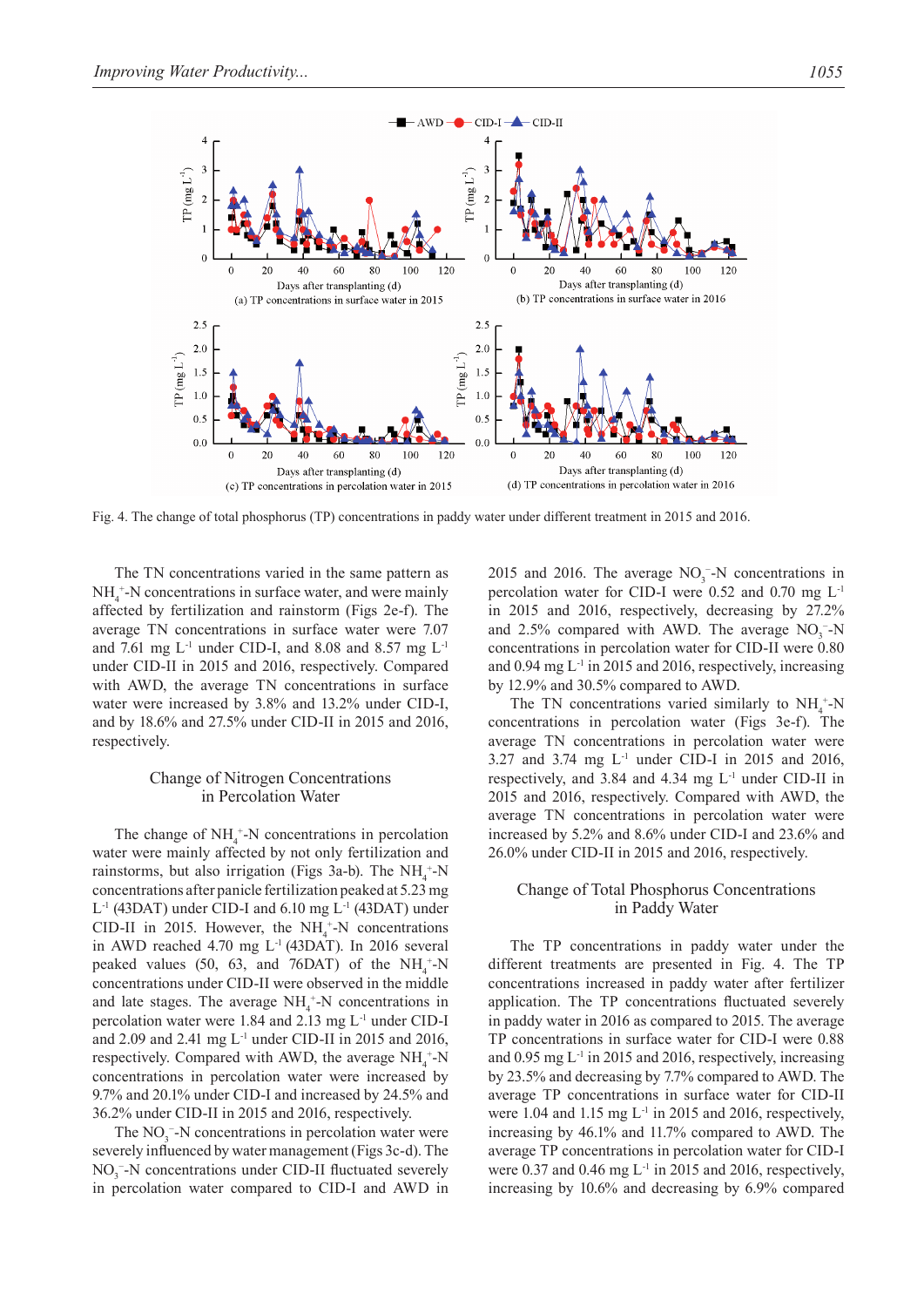|      | Treatments | <b>Runoff</b> losses            |                           |                      | Leaching losses             |                            |                           |                      |                             |
|------|------------|---------------------------------|---------------------------|----------------------|-----------------------------|----------------------------|---------------------------|----------------------|-----------------------------|
| Year |            | $NH_{4}^+$ -N<br>$(kg ha^{-1})$ | $NO2-N$<br>$(kg ha^{-1})$ | TN<br>$(kg ha^{-1})$ | <b>TP</b><br>$(kg ha^{-1})$ | $NH4+-N$<br>$(kg ha^{-1})$ | $NO3-N$<br>$(kg ha^{-1})$ | TN<br>$(kg ha^{-1})$ | <b>TP</b><br>$(kg ha^{-1})$ |
|      | <b>AWD</b> | 24.36 <sup>a</sup>              | 5.38 <sup>a</sup>         | $38.46^{\circ}$      | 4.17 <sup>a</sup>           | 6.12 <sup>b</sup>          | 2.79 <sup>b</sup>         | 12.82 <sup>b</sup>   | 1.33 <sup>c</sup>           |
| 2015 | $CID-I$    | 12.51 <sup>b</sup>              | 1.54 <sup>b</sup>         | 17.44 <sup>b</sup>   | 1.74 <sup>b</sup>           | 7.96 <sup>a</sup>          | 2.56 <sup>b</sup>         | 16.92 <sup>a</sup>   | 1.67 <sup>b</sup>           |
|      | $CID-II$   | 12.23 <sup>b</sup>              | 1.49 <sup>b</sup>         | 18.05 <sup>b</sup>   | 1.99 <sup>b</sup>           | 8.57 <sup>a</sup>          | $3.82^{\rm a}$            | 17.81 <sup>a</sup>   | $2.02^{\rm a}$              |
|      | <b>AWD</b> | $18.02^{\rm a}$                 | 2.70 <sup>a</sup>         | 24.39a               | 3.27 <sup>a</sup>           | 7.37 <sup>b</sup>          | 3.57 <sup>b</sup>         | 13.44 <sup>b</sup>   | 1.60 <sup>b</sup>           |
| 2016 | $CID-I$    | 15.83 <sup>b</sup>              | 1.84 <sup>b</sup>         | 21.30 <sup>b</sup>   | 1.66 <sup>b</sup>           | 7.98 <sup>b</sup>          | 3.29 <sup>b</sup>         | 14.51 <sup>b</sup>   | 1.71 <sup>b</sup>           |
|      | $CID-II$   | 14.58 <sup>b</sup>              | 2.02 <sup>b</sup>         | 19.50 <sup>b</sup>   | 1.61 <sup>b</sup>           | 8.99 <sup>a</sup>          | $4.55^{\rm a}$            | $16.73^{\circ}$      | $2.23^{\rm a}$              |

Table 3. Nitrogen and phosphorus losses under different treatments.

\*In the same column and in the same year, means followed by the same letter do not differ significantly at the 5% level by LSD.

to AWD. The average TP concentrations in percolation water for CID-II were  $0.46$  and  $0.59$  mg  $L^{-1}$  in 2015 and 2016, respectively, increasing by 38.5% and 21.0% compared to AWD.

#### Nitrogen and Phosphorus Loss

The N and P losses under the different treatments are displayed in Table 3. Similar to surface water,  $NH_4$ <sup>+</sup>-N was the major component of N in runoff water. The  $NH_4^+$ -N,  $NO<sub>3</sub>$ <sup>-</sup>-N, and TN runoff losses were significantly higher under AWD than under CID-I and CID-II. Compared with AWD, the TN runoff losses were reduced by 54.7% and 12.7% under CID-I and 53.1% and 20.0% under CID-II in 2015 and 2016, respectively. However, the differences in  $NH_4^+$ -N,  $NO_3^-$ -N, and TN runoff losses between CID-I and CID-II were insignificant. Compared with AWD, the TP runoff losses were significantly reduced by 58.3% and 49.2% under CID-I and 52.3% and 50.8% under CID-II in 2015 and 2016, respectively.

The leaching losses of  $NH_4^+$ -N were higher under CID-I and CID-II than under AWD in both years. The leaching losses of  $NO<sub>3</sub><sup>-</sup>-N$  were significantly higher under CID-II than under AWD and CID-I in both years. Compared with AWD, the TN leaching losses were significantly reduced by 32.0% and 8.0% under CID-I and 38.9% and 24.5% under CID-II in 2015 and 2016, respectively. The difference of the TN leaching losses between CID-I and CID-II was significant in 2016. Compared with AWD, the TP leaching losses were increased by 25.6% and 6.9% under CID-I and 51.9% and 39.4% under CID-II in 2015 and 2016, respectively. The difference of TP leaching losses was insignificant between CID-I and AWD in 2016. However, the difference of the TP leaching losses between CID-I and CID-II was significant.

#### **Discussion**

AWD is considered an effective water-saving technology in rice production [1, 14]. However, low ponding rainfall depth under AWD is not favorable to the use of rainfall [1, 18]. CID provides a similar or even lower limit of irrigation and higher excess water storage depth than AWD. If ponding water depth after rainstorms in the CID regime was controlled properly, then the plant water status was not adversely affected during the drying period. Such a CID not only saves water, but also potentially maintains or increases grain yield [13]. Our study found that the grain yield under CID-I decreased by 2.9% in 2015 and increased by 3.5% in 2016 at a threshold level of 200 mm after rainstorms (Table 2). Moreover, increasing the lower limit of irrigation to a field water level of -250 mm and even deeper may be possible for CID. Lampayan et al. (2015) reported that comparable yields are obtained at the threshold of 300 mm below the topsoil [14]. This study found that the grain yield under CID-II decreased by 4.7% in 2015 and 2.0% in 2016 compared to AWD (Table 2). Therefore, CID significantly decreased the lower limit of irrigation and increased ponded water depth relative to AWD and, as a consequence, the drainage and irrigation volumes were clearly decreased – especially in wetting years (Table 1). Similar results were observed in previous findings [15, 25]. The success of implementation of AWD to decrease water inputs is mostly attributed to reduced seepage and percolation [16]. However, the percolation of CID was significantly increased in 2015 because of extensive flooding and high ponding water depth. The low water productivity for irrigated rice is generally caused by a variety of water losses (evaporation, transpiration, percolation, seepage, and surface runoff); these factors are critical to water productivity in rice production [26- 27]. The slight differences of rice yields between AWD and CID also contributed to the high variation of water productivity since the CID largely decreased irrigation water. In addition, comparable yields were also achieved under CID-I and CID-II (Table 2).

Many studies have suggested that  $NH_4^+$ -N is the stable component of N in paddy water, and  $NH_4^+$ -N is the dominant form of N runoff [6, 28-29]. Furthermore, N inputs can stimulate the dissolution of insoluble phosphates in a paddy field [23]. Similar results were also found in the present study. In general, the long-term flooding and high groundwater table (<400 mm below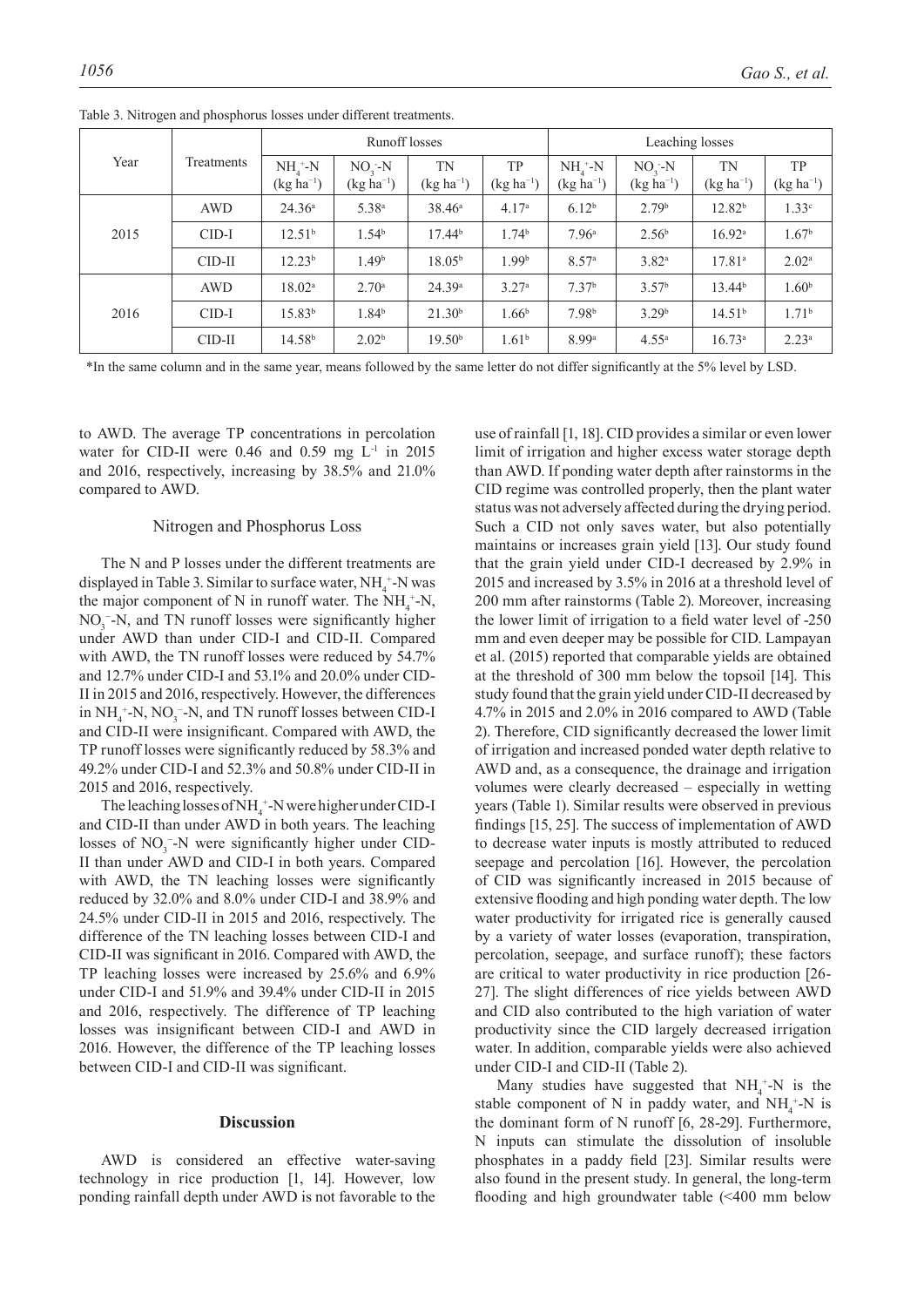ground) of paddy fields resulting in nitrification is limited and denitrification is intensive [16]. Meanwhile, flooding condition creates anaerobic conditions with the reduction of  $Fe^{3+}$  to  $Fe^{2+}$ , thereby increasing the release of P into the soil solution [30]. Therefore, the average  $NH_4^+$ -N and TP concentrations under CID in surface water were higher than that under AWD. Water stress can inhibit microbial activity by decreasing the intracellular water potential and reducing the hydration and activity of enzymes in soil [31], thereby resulting in the accumulation of inorganic N under severe drought conditions. Re-flooding a dry soil promotes N mineralization and nitrification [2, 16]. The particles in the topsoil are disturbed by irrigation and rainfall – especially in severe drought conditions, thereby inducing the release and suspension of N and P. As a result, the CID-II achieved the highest average  $NH_4^+$ -N, TN, and TP concentrations in surface water among three treatments. Due to the frequencies of nitrificationdenitrification caused by the drying and re-flooding of the CID-II as strengthened in drying years, the average  $NO<sub>3</sub><sup>-</sup>-N$  concentrations of CID-II were significantly higher than AWD in 2016. Therefore, the TN and TP runoff losses must be considered thoroughly when the occurrence of rainstorms, alternate drought flooding stress, and optimum drainage time should be selected according to the changes in N and P concentrations. Moreover, the runoff losses of TN and TP in a paddy field are not only associated with TN and TP concentrations but also related to runoff volume [32]. Thus the runoff losses of TN and TP under CID treatments were significantly reduced relative to AWD (Table 3).

N leaching is affected by soil properties, water management, and crop growth. Generally, the  $NH_4^+$ -N migration distance in soil is very short. Large proportions of  $NH_4^+$ -N in the percolation water from paddy fields comes from the slow mineralization and decomposition of organic N in the subsoil rather than the slow migration of  $NH<sub>4</sub><sup>+</sup>-N$  from fertilizers [23, 33]. However, the current study found that the  $NH_4^+$ -N concentrations are clearly increased after fertilizer application in percolation water. This may be due to high percolation and soil cracks of CID that accelerate the transportation of  $NH_4^+$ -N. The nitrification process is very oxygen demanding [2]. The nitrification was restrained in CID-I because of the high ponding water depth. Thus, the concentrations of  $NO<sub>3</sub>$ <sup>-</sup>-N in CID-I were reduced compared to AWD, and the leaching losses of  $NO<sub>3</sub><sup>-</sup>-N$  were not significantly different in AWD and CID-I. By contrast, the  $NH<sub>4</sub><sup>+</sup>-N$  and TN concentrations in CID-I were increased compared to AWD, and the  $NH_4^+$ -N and TN leaching losses were also increased. The difference of  $NH_4^+$ -N and TN leaching losses between CID-I and AWD was significant in the wetting year (2015) because of a significant increase in percolation water volume. Soil cracks formed in paddy fields under drought stress may be the main routes of preferential flow, which can improve the velocity of N and P transport to the subsoil and groundwater [12, 34]. The aerobic environment of CID-II is favorable for nitrification in which  $NH_4^+$ -N was transformed into  $NO_3^-$ -N and

increases the concentrations of  $NO<sub>3</sub><sup>-</sup>-N$ . Therefore, CID-II obtained the highest average  $NH_4^+$ -N,  $NO_3^-$ -N, and TN concentrations among the three treatments. Tan et al. (2013) reported that the N losses in the first three days after re-watering are significantly increased under alternate drying and flooding conditions relative to continuous flooding [16]. Additionally, the cracks may be penetrated under CID-II through the plow pan that existed at 150-250 mm [34]. As a result, the N leaching losses in CID-II were significantly increased relative to AWD. Soils generally have a strong adsorption capacity of P in paddy fields, and thus P leaching can be ignored [12]. The threshold values of eutrophication induced by P in paddy fields water are approximately  $0.05$  mg  $L^{-1}$  [35]. However, the average TP concentrations in the present study clearly exceeded the threshold value, and P leaching is the main reason for water eutrophication. Thus, effective measures should be taken to restrain high TP concentrations in percolation water in the future – especially for CID-II.

## **Conclusions**

In conclusion, CID provides both a lower limit of irrigation and greater excess water storage depth compared to AWD. Therefore, the amount of surface runoff decreased to some extent when confronted with concentrated rainfall or extreme rainstorm events, thereby resulting in high available rainfall. Under CID, farmers can adopt a lower limit of irrigation to 500 mm and a threshold level of 200 mm after a rainstorm. The irrigation water productivity of CID increased by 14.6- 51.5% compared with AWD with the marginal reductions in grain yield. However, due to long-term flooding and the high ponding water depth, the percolation of CID may be increased because of extensive flooding and high ponding water depth. Based on the yield and water productivity, the application of CID-II can be suitable and beneficial to rice crops. The results of this study also showed that the main form of N runoff losses and leaching losses was  $NH_4^+$ -N. The average  $NH_4^+$ -N and TP concentrations under CID in surface water were higher than that under AWD. The runoff losses of TN and TP under CID treatments were significantly reduced relative to AWD, but no significant difference was observed between CID-I and CID-II. The N and P leaching losses in CID-II were significantly increased relative to AWD. Therefore, CID potentially increased the N and P loading to the groundwater when the lower limit of irrigation was used. This should be considered in the strategic and tactical decision process for wide adoption of CID.

#### **Acknowledgements**

This work was funded by the National Natural Science Foundation of China (Nos. 51479063, 41401628, and 51679108) and supported by the Fundamental Research Funds for the Central Universities (Nos. 2015B34614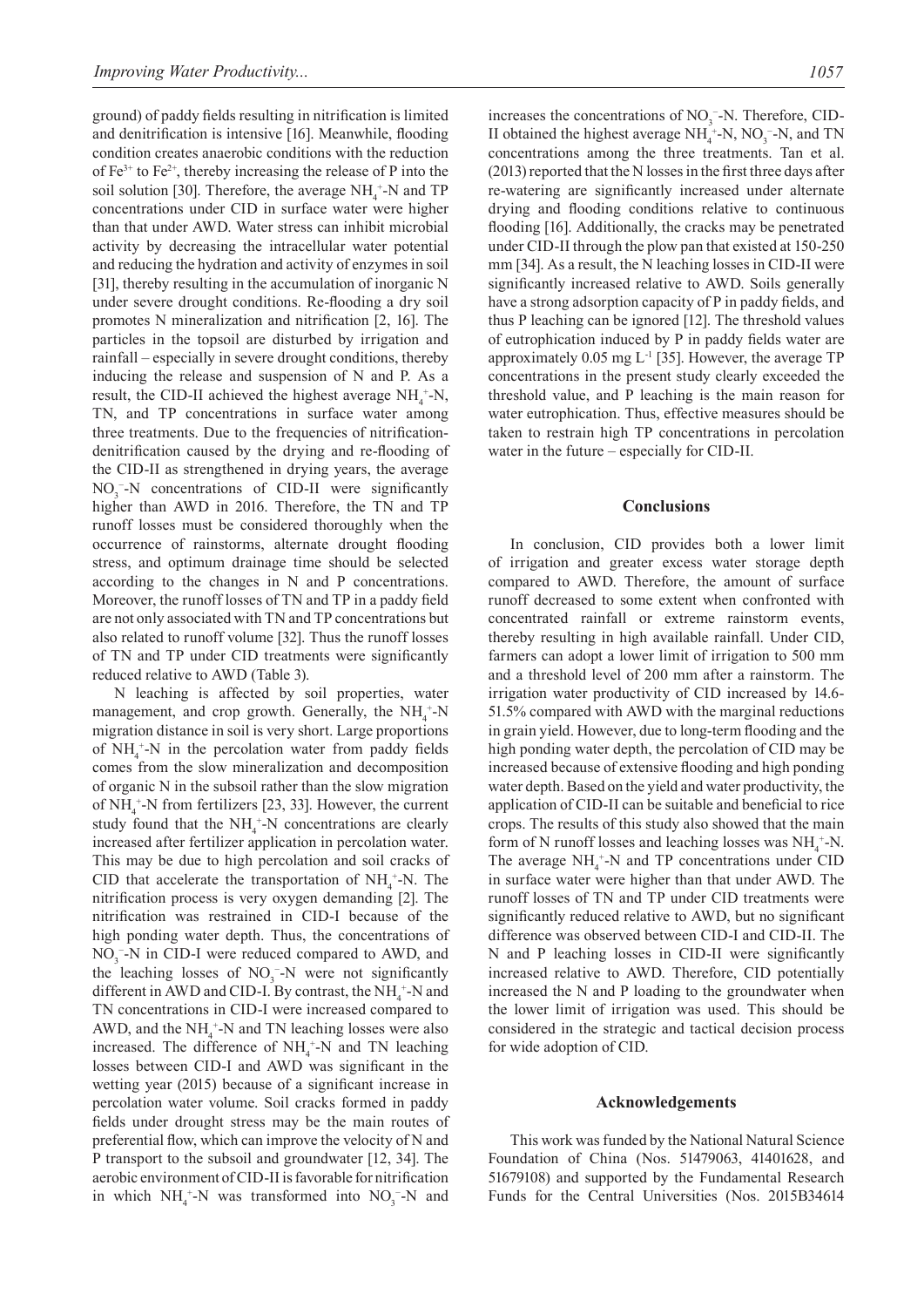and 2015B14714), the Water Conservancy Science and Technology Project of Jiangsu (No. 2015087), and the Priority Academic Program Development of Jiangsu Higher Education Institutions. The authors extend their gratitude to the editor and anonymous reviewers for substantial comments on earlier versions of this paper.

# **References**

- 1. YE Y.S., LIANG X.Q., CHEN Y.X., LIU J., GU J.T., GUO R., LI L. Alternate wetting and drying irrigation and controlled-release nitrogen fertilizer in late-season rice. Effects on dry matter accumulation, yield, water and nitrogen use. Field Crops Research. **144** (2013), 212, **2013**.
- 2. SHAO G., WANG M., YU S., LIU N., XIAO M., YUAN M. Potential of Controlled Irrigation and Drainage for Reducing Nitrogen Emission from Rice Paddies in Southern China. Journal of Chemistry. **2015** (1), 1, **2015**.
- 3. SUN H., ZHANG H., YU Z., WU J., JIANG P., YUAN X., SHI W. Combination system of full-scale constructed wetlands and wetland paddy fields to remove nitrogen and phosphorus from rural unregulated non-point sources. Environmental Geochemistry and Health. **35** (6), 801, **2013**.
- 4. ZHENG S., XIAO M., MIAO Z. Nitrogen Losses in Paddy Field Drainage Modified by Different Water Level Regulations. Polish Journal of Environmental Studies. **26** (3), 1393, **2017**.
- 5. XIAO M., MIAO Z., LI Y. Changes of Root-Zone Soil Environmentin Flooded Paddy Field under Controlled Drainage Conditions. Polish Journal of Environmental Studies. **26** (2), 881, **2017**.
- 6. XIAO M., YU S., SHE D., HU X., CHU L. Nitrogen and phosphorus loss and optimal drainage time of paddy field under controlled drainage condition. Arabian Journal of Geosciences. **8** (7), 4411, **2015**.
- 7. XIAO M., YU S., CHENG G., SHAO D. Technical standards of irrigation and drainage management in paddy field of water-saving and pollution-reduction with high yield. Journal of Food Agriculture and Environment. **10** (2), 1005, **2012**.
- 8. WILLIAMS M.R., KING K.W., FAUSEY N.R. Drainage water management effects on tile discharge and water quality. Agricultural Water Management. **148** (2015), 43, **2015**.
- BONAITI G., BORIN M. Efficiency of controlled drainage and subirrigation in reducing nitrogen losses from agricultural fields. Agricultural Water Management. **98** (2), 343, **2010**.
- 10. LU B., SHAO G., YU S.E., WU S., XIE X. The Effects of Controlled Drainage on N Concentration and Loss in Paddy Field. Journal of Chemistry. **2016** (1), 1, **2016**.
- 11. WESSTRÖM I., MESSING I. Effects of controlled drainage on N and P losses and N dynamics in a loamy sand with spring crops. Agricultural Water Management. **87** (3), 229, **2007**.
- 12. WANG J., WANG D., ZHANG G., WANG Y., WANG C., TENG Y., CHRISTIE P. Nitrogen and phosphorus leaching losses from intensively managed paddy fields with straw retention. Agricultural Water Management. **141** (2014), 66, **2014**.
- 13. SHAO G.C., CUI J.T., YU S.E., LU B., BRIAN B.J., DING J.H., SHE D.L. Impacts of controlled irrigation and

drainage on the yield and physiological attributes of rice. Agricultural Water Management. **149** (2015), 156, **2015**.

- 14. LAMPAYAN R.M., SAMOY-PASCUAL K.C., SIBAYAN E.B., ELLA V.B., JAYAG O.P., CABANGON R.J., BOUMAN B.A.M. Effects of alternate wetting and drying (AWD) threshold level and plant seedling age on crop performance, water input, and water productivity of transplanted rice in Central Luzon, Philippines. Paddy and Water Environment. **13** (3), 215, **2015**.
- 15. SHAO G.C., DENG S., LIU N., YU S.E., WANG M.H., SHE D.L. Effects of controlled irrigation and drainage on growth, grain yield and water use in paddy rice. European Journal of Agronomy. **53** (2014), 1, **2014**.
- 16. TAN X.Z., SHAO D.G., LIU H.H., YANG F.S., XIAO C., YANG H.D. Effects of alternate wetting and drying irrigation on percolation and nitrogen leaching in paddy fields. Paddy and Water Environment. **11** (1-4), 381, **2013**.
- 17. LEE C., FLETCHER T.D., SUN G. Nitrogen removal in constructed wetland systems. Engineering in Life Sciences. **9** (1), 11, **2009**.
- 18. KIMA A.S., CHUNG W.G., WANG Y., TRAORÉ S. Evaluating water depths for high water productivity in irrigated lowland rice field by employing alternate wetting and drying technique under tropical climate conditions, Southern Taiwan. Paddy and Water Environment. **13** (4), 379, **2015**.
- 19. LIANG X.Q., CHEN Y.X., NIE Z.Y., YE Y.S., LIU J., TIAN G.M., WANG G.H., TUONG T.P. Mitigation of nutrient losses via surface runoff from rice cropping systems with alternate wetting and drying irrigation and site-specific nutrient management practices. Environmental Science and Pollution Research. **20** (10), 6980, **2013**.
- 20. YAO F.X., HUANG J.L., CUI K.H., NIE L.X., XIANG J., LIU X.J., WU W., CHEN M.X., PENG S.B. Agronomic performance of high-yielding rice variety grown under alternate wetting and drying irrigation. Field Crops Research. **126** (2012), 16, **2012**.
- 21. LAMPAYAN R.M., REJESUS R.M., SINGLETON G.R., BOUMAN B.A.M. Adoption and economics of alternate wetting and drying water management for irrigated lowland rice. Field Crops Research. **170** (2015), 95, **2015**.
- 22. YANG S., XU J., ZHANG J., WANG Y., PENG S. Reduction of Non-Point Source Pollution from Paddy Fields through Controlled Drainage in an Aquatic Vegetable Wetland-Ecological Ditch System. Irrigation and Drainage. **65** (5), 734, **2016**.
- 23. PENG S.Z., YANG S.H., XU J.Z., LUO Y.F., HOU H.J. Nitrogen and phosphorus leaching losses from paddy fields with different water and nitrogen managements. Paddy and Water Environment. **9** (3), 333, **2011**.
- 24. PENG S., YANG S., XU J., GAO H. Field experiments on greenhouse gas emissions and nitrogen and phosphorus losses from rice paddy with efficient irrigation and drainage management. Science China Technological Sciences. **54** (6), 1581, **2011**.
- 25. de VRIES M.E., RODENBURG J., BADO B.V., SOW A., LEFFELAAR P.A., GILLER K.E. Rice production with less irrigation water is possible in a Sahelian environment. Field Crops Research. **116** (1-2), 154, **2010**.
- 26. BOUMAN B.A.M. A conceptual framework for the improvement of crop water productivity at different spatial scales. Agricultural Systems. **93** (1-3), 43, **2007**.
- 27. MOLDEN D., OWEIS T., STEDUTO P., BINDRABAN P., HANJRA M.A., KIJNE J. Improving agricultural water productivity: Between optimism and caution. Agricultural Water Management. **97** (4), 528, **2010**.